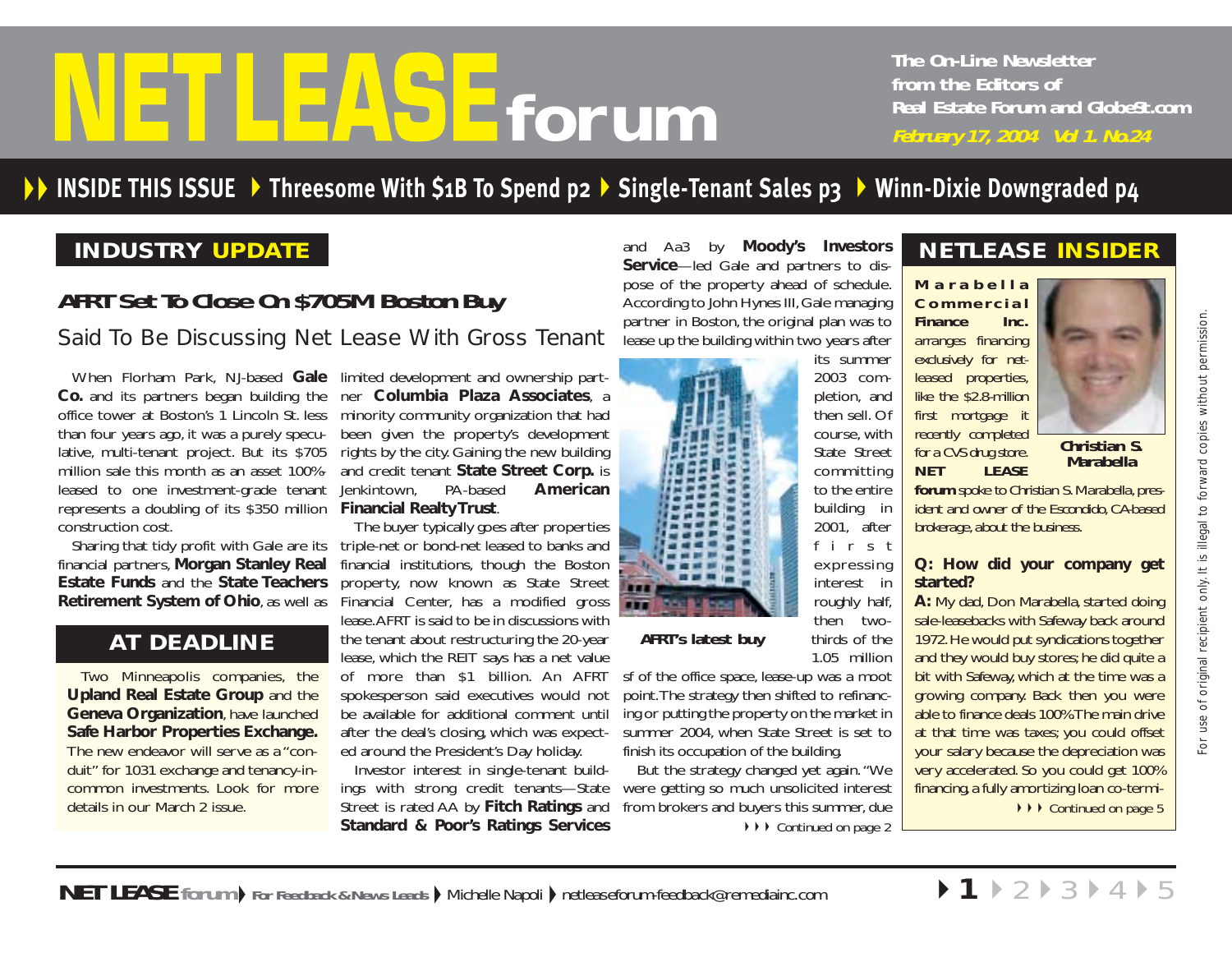### <span id="page-1-0"></span>**INDUSTRY UPDATE** [Continued from page 1](#page-0-0)

to all the reasons we all know of only too ter REIT **Acadia Realty Trust**, **Klaff** well," Hynes tells *NET LEASE forum.* "There's a ton of capital out there and we've got a brand-new building in a great market, a great location within the market and a great credit behind the lease.When you line those stars up, investors and brokers representing investors are saying, 'your building isn't going to get much more ed to be turned into \$1 billion of proper valuable than what it is now.'"

After the partners decided to test the waters late last summer, Hynes says they offered State Street a first crack at buying the asset, the first new office building in Boston's financial district in more than a decade.State Street's offer was declined and the property went to market on Dec. 1. "We had an enormous amount of interest, international interest, notwithstanding the holidays," Hynes adds. "We had inquiries from 40 different investment groups;we had 20 investors come here to look at the building and we had 15 offers." Other interested parties included a number of REITs but mostly pension fund advisors, half of which were international advisors.

#### **Threesome JV To Target \$1B Of Distressed, Leaseback Retail**

Retail properties that are distressed, underutilized or could otherwise be turned into working capital via a saleleaseback are the kinds of assets being targeted for acquisition by a new joint venture.White Plains, NY-based shopping cen-

**Realty LP**, <sup>a</sup> Chicago real estate invest ment concern that is a leader in acquiring distressed retail assets, and its long-time capital partner, Philadelphia opportunistic investor **Lubert-Adler Management Inc.**, have come together for the effort.

About \$300 million of equity is expect ty assets over the next 24 to 36 months. The types of assets they plan to target will vary, but will likely be similar to the acquisitions Klaff has made in the past. These include acquiring properties, leases and designation rights of bankrupt retail ers, and transacting sale-leasebacks with retailers that need capital for other purposes. Stephen Smith, former managing director and global client services director for **LaSalle Investment Management,** has joined Klaff Realty as a principal in the venture.

Klaff and Lubert-Adler both have considerable experience in the distressed retail business, while Acadia brings its redevelopment, operational and leasing expertise to the mix.Klaff and Lubert-Adler have teamed on numerous bankruptcy and saleleaseback transaction before, including with **Service Merchandise**, **Levitz**, **HomeLife**, **Montgomery Ward**, **Lechmere**, **Hechinger** and **Kmart**. Acadia has its own experience filling stores vacated by bankrupt companies like **Caldor**, **Ames** and **Grand Union** with **▶▶▶ [Continued on page 3](#page-2-0)** 

# **RECENT TRANSACTIONS**

A 310,519-sf industrial building in Temple, TX triple-net leased to **Temperature Controlled** was purchased by a New Jersey buyer for \$17.13 million. **Marcus & Millichap Real Estate Investment Brokerage Co.** repped seller **Atlantic Financial Group**. Parent company **Performance Food Group Co.** guarantees the 22 year lease.

**Grand Paramus LLC** parted with two Paramus, NJ buildings leased to **Chase Manhattan** in a sale arranged by **Sonnenblick-Goldman Co.** The 25-year net lease, guaranteed by **JPMorgan Chase**, runs through August 2007. The price was not disclosed but the going-in cap rate was 5.5%.The buyer of the property, with a retail bank branch, office space, training facility and home mortgage operation, is **Jessum Co.**

A 42,000-sf El Segundo, CA office building triple-net leased to **Xerox Corp.** was sold for \$6.8 million to a private group of investors represented by **Coldwell Banker Commercial REP. Grubb & Ellis** sat in for seller **Layton-Belling**.

**Ventas Inc.** has agreed to buy 14

independent-living and assisted-living facilities representing 2,000 units for \$115 million; it has closed on four of the properties at a cost of \$37 million. Affiliates of **Brookdale Living Communities Inc.** will operate the properties under a 15-year triple-net master lease.

A 743,000-sf lease signed by **PepsiCo Beverages and Food at** Stellar Way Business Park in Grand Prairie, TX represents a renewal for 451,000 sf and an expansion of 292,000 sf. **Catellus Development Corp.** owns the industrial complex.

**Vornado Realty Trust** used a 1031 exchange to turn part of its proceeds from the sale of a Manhattan office building into the acquisition of Forest Plaza Shopping Center, a \$32.5 million, 165,000-sf **Waldbaum's**anchored shopping center on Staten Island, NY.

A \$4.8-million, 102,000-sf industrial building in Irvine, CA helped **Wohl Investment Co.** complete a 1031 exchange. **Voit Commercial Brokerage** represented the buyer, while **Klabin Co.** spoke for the seller, **American Electronics.**

 $\triangleright$  [1](#page-0-0)  $\triangleright$  2  $\triangleright$  [3](#page-2-0)  $\triangleright$  [4](#page-3-0)  $\triangleright$  [5](#page-4-0)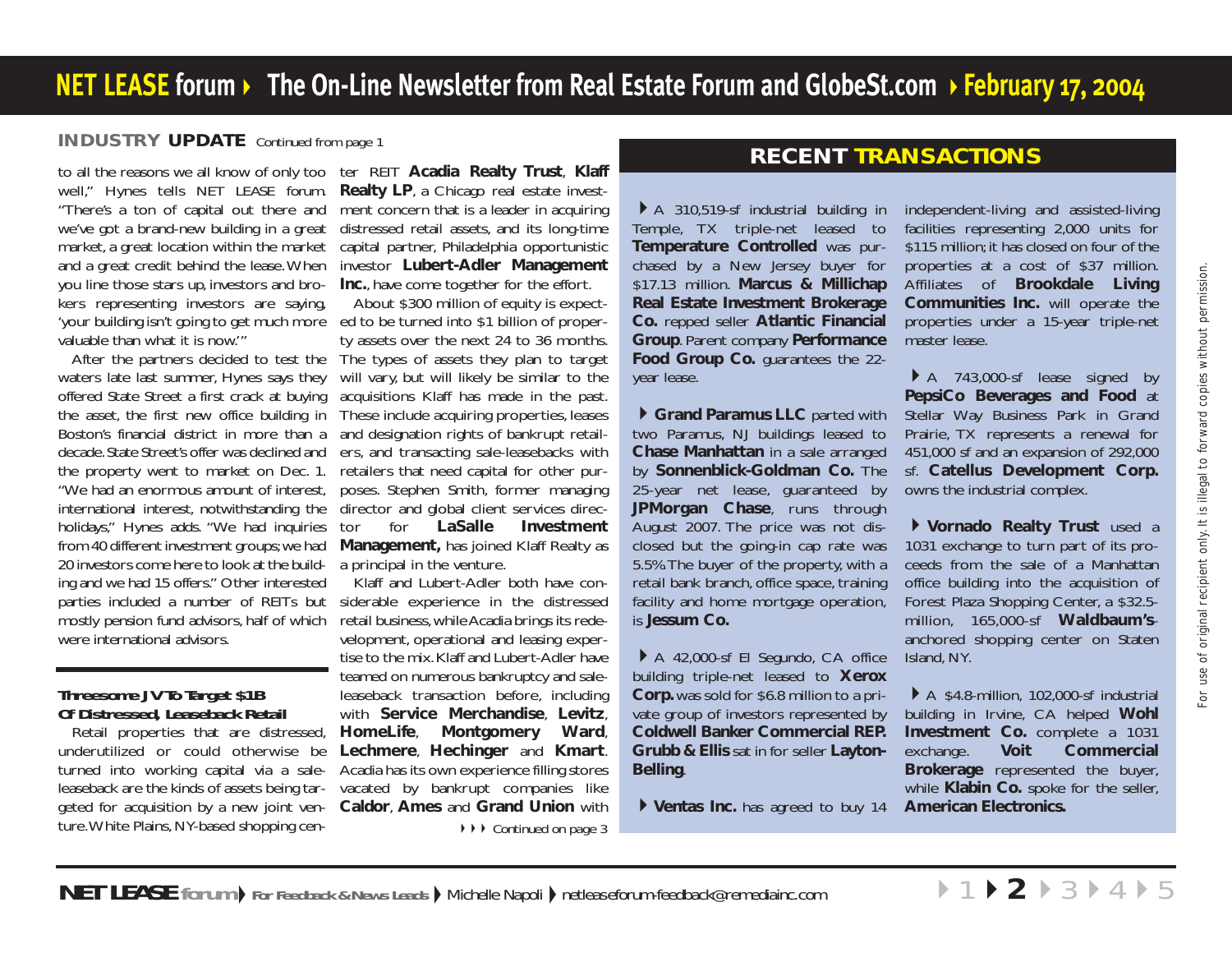## <span id="page-2-0"></span>**INDUSTRY UPDATE** [Continued from page 2](#page-1-0)

new, viable tenants such as **Wal-Mart**, **Home Depot** and **Shaw's** and otherwise repositioning shopping centers.

Even as the economy improves, the JV expects plenty of opportunities."This type of venture doesn't rely on any real estate cycle or economic cycle," says an Acadia spokesman."It's almost countercyclical."

#### **With IPO Proceeds In Hand, GPP Focuses On New Buys**

With proceeds of \$179.7 million from its IPO late last month, Omaha-based **Government Properties Trust** is ready to add more assets to its five-property portfolio.As its name implies, the company is focused on properties with the US, state and local governments as well as government-sponsored enterprises as their sole tenants under long-term leases.

Trading on the New York Stock Exchange under the symbol GPP, Government Properties Trust plans to qualify as a REIT and appears to be the only company to focus solely on government-leased properties."We believe our singular focus and status as a public company will make us an attractive buyer for owners and developers of government-leased properties, and creates an opportunity for us to become a national consolidator of such properties," the company's latest Securities and Exchange Commission filing states. President and CEO Thomas D. Peschio did not respond to an interview request.

As the filing notes, the focus also poses some inherent risks.Among those is the fact that "because our largest tenant is the US government, our properties may have a higher risk of terrorist attack than similar properties that are leased to non-governmental tenants." In addition, since government leases can be gross, modified gross or net leases,"some of our leases may not provide for a full pass-through to our tenants of increases in property operating costs."

GPP owns five properties totaling 248,848 sf; four are leased to the **Drug Enforcement Administration**, **Social**

**Security Administration**, **Department of Justice**, and **Federal Bureau of Investigation**, while the fifth is leased to **Federal Express Corp.** The company does not intend to acquire any more assets with non-governmental tenants, but it does have a pipeline of eight more properties totaling 486,540 sf.These are leased to **US Border Patrol**, **Immigration & Naturalization Service**, **Veterans Administration**, **Food and Drug Administration**, **Bureau of Public Debt**, and the FBI.

The federal government alone already 0.2%, while leased space grew 7.8%.

leases about 23% of its 835 million sf of office space, GPP notes, and "because governments are facing significant budgetary constraints, we expect governmental entities will increasingly lease properties instead of building and owning." It expects "government demand for new office space to grow substantially, particularly in areas such as law enforcement and the judiciary, homeland security, human services and regulatory agencies," it also says. Between 2000 and 2002, it adds, commercial space owned by the US government grew by

# **2003 Single-Tenant Sales Volume**

*\$11.5 billion of single-tenant properties\* traded hands in 2003, representing roughly one-tenth of all types of commercial real estate\* to sell last year. Here's a look at how single-tenant assets stacked up compared to other property types, as well as how much of an increase in activity 2003 logged over the previous year.*

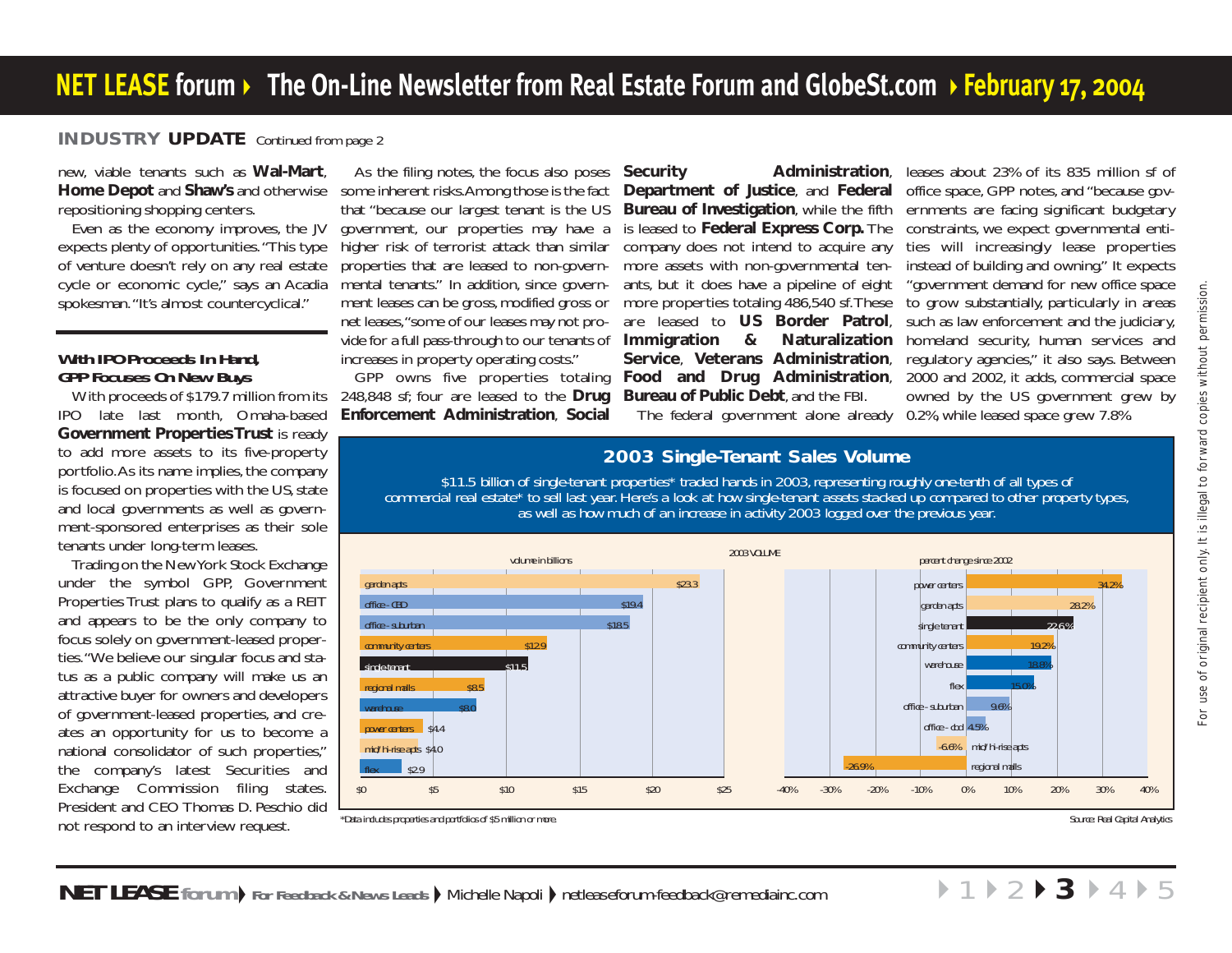# <span id="page-3-0"></span>**RATINGS UPDATE**

All ratings of **Winn-Dixie Stores Inc.** were lowered by Moody's Investors Service to B1 from Ba2. According to Moody's, the downgrade is due to its "belief that the recent deterioration in revenue, margins and debt protection measures will persist over at least the mediumterm; the challenges in winning back customers and market share from efficient competitors such as Publix and the Wal-Mart supercenter format; and the likelihood that the company needs to carry out a substantial asset rationalization program." The outlook remains negative.

The ratings of **Tenet Healthcare Corp.** were downgraded by Fitch Ratings to B+ from BB. The outlook is negative. positive trends in North American housing market."

operating performance primarily as it relates to cash," says Fitch."The company's weakness in earning power is mostly attributed to the company's difficulty in achieving market-level increases in its managed care contracting efforts and continued bad debt exposure driven, in part, by the company's price structure."

**Co.** ratings affirmed by Moody's was its B2 senior unsecured debt. Its outlook remains stable, in light of improved liquidity that will result from an assetbacked term loan as well as "the benefits ments made to the store environment, as from the recent labor agreement and the

"The downgrade reflects continued weak replacement tire volumes," according to the ratings agency.

Among **Goodyear Tire & Rubber** retailer in the world and a strong financial Also enjoying an affirmation of its ratings, including its AA senior notes, was **Home Depot**, though Fitch revised its outlook on the home improvement retailer to stable from negative. "The affirmation reflects Home Depot's position as the largest home improvement profile," says Fitch. "The change in the outlook to stable reflects the turnaround in Home Depot's operations over the past few quarters, supported by improvewell as the continuing strength of the US



# **REGISTER NOW www.RealShareConferences.com/NetLease.htm**

# 1 I S **The On-Line Newsletter from the Editors of Real Estate Forum and GlobeSt.com**

#### **NETLEASE forum Vol.1 No. 24 February 17, 2004**

**President & CEO:** Jonathan A. Schein **Group Managing Director:** Michael G. Desiato

**REAL ESTATE MEDIA ONLINE NEWLETTER DIVISION Vice President:** Anthony Karwoski **Editorial Director:** Jackie Day **Editor:** Michelle Napoli **Creative Director:** Scott Thompson

**For Editorial Feedback & News Leads:**  Contact Michelle Napoli at 212.628.9254 o[r netleaseforum-feedback@remediainc.com](mailto:netleaseforum-feedback@remediainc.com)

**Subscriptions:** \$395 per year (24 issues) [Subscribe online at https://secure.remedi](http://www.reforum.com/netleaseforumnewsletter/NLFsubscriptionform.htm)ainc.com/app/newsletter/index.jsp or contact Biddy Law at 212-929-0608.

**For Advertisement Opportunities:**

Contact Anthony Karwoski at 212.645.3825 o[r akarwoski@remediainc.com](mailto:akarwoski@remediainc.com)

#### **For Reprints:**

 $\rightarrow$ [1](#page-0-0)

For quantities of 500 or more, please contact our Reprint Division, via email at [reprints@remediainc.com](mailto:reprints@remediainc.com)

**Real Estate Media Online Newsletters:** NET LEASE forum; MULTI HOUSING forum; GlobeSt. WEEK; COMMERCIAL DESIGN forum.

#### **Other Real Estate Media Products:**

Real Estate Forum, GlobeSt.com, Real Estate Mid-America, Real Estate New Jersey, Real Estate New York, Real Estate Southern California, RealShare Conference Series, Forum PLUS Leadership Guides

**Executive Office**

520 8th Ave.,Floor 17, New York, NY 10018 T: 212.929.6900 • F: 212.929.7124

© Copyright 2003 Real Estate Media Inc



For use of original recipient only. It is illegal to forward copies without permission.

use JO-

of original recipient only. It is illegal to forward copies without permission.